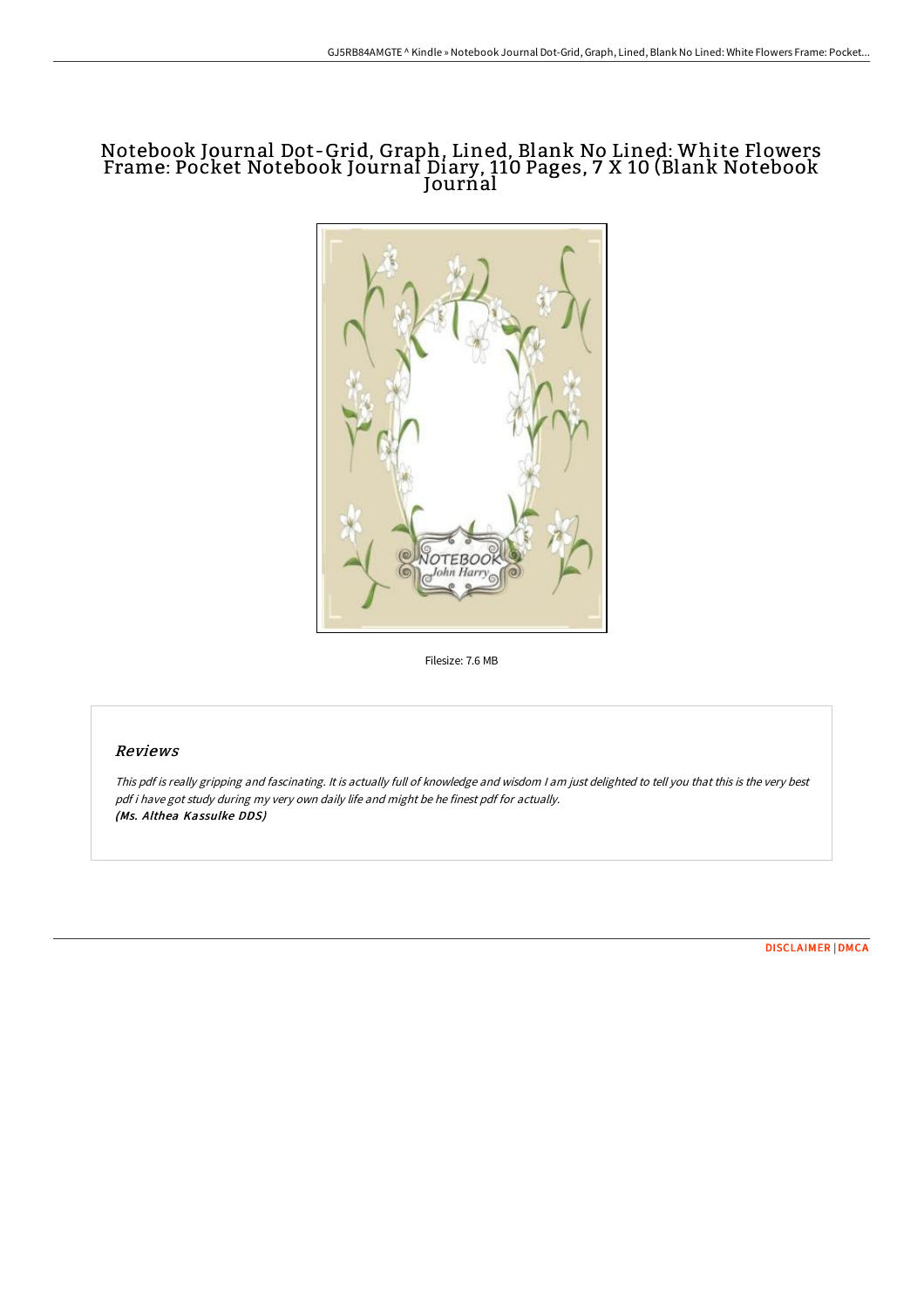### NOTEBOOK JOURNAL DOT-GRID, GRAPH, LINED, BLANK NO LINED: WHITE FLOWERS FRAME: POCKET NOTEBOOK JOURNAL DIARY, 110 PAGES, 7 X 10 (BLANK NOTEBOOK JOURNAL



To save Notebook Journal Dot-Grid, Graph, Lined, Blank No Lined: White Flowers Frame: Pocket Notebook Journal Diary, 110 Pages, 7 X 10 (Blank Notebook Journal PDF, you should access the button listed below and download the file or gain access to additional information that are have conjunction with NOTEBOOK JOURNAL DOT-GRID, GRAPH, LINED, BLANK NO LINED: WHITE FLOWERS FRAME: POCKET NOTEBOOK JOURNAL DIARY, 110 PAGES, 7 X 10 (BLANK NOTEBOOK JOURNAL ebook.

Createspace Independent Publishing Platform, 2017. PAP. Condition: New. New Book. Shipped from US within 10 to 14 business days. THIS BOOK IS PRINTED ON DEMAND. Established seller since 2000.